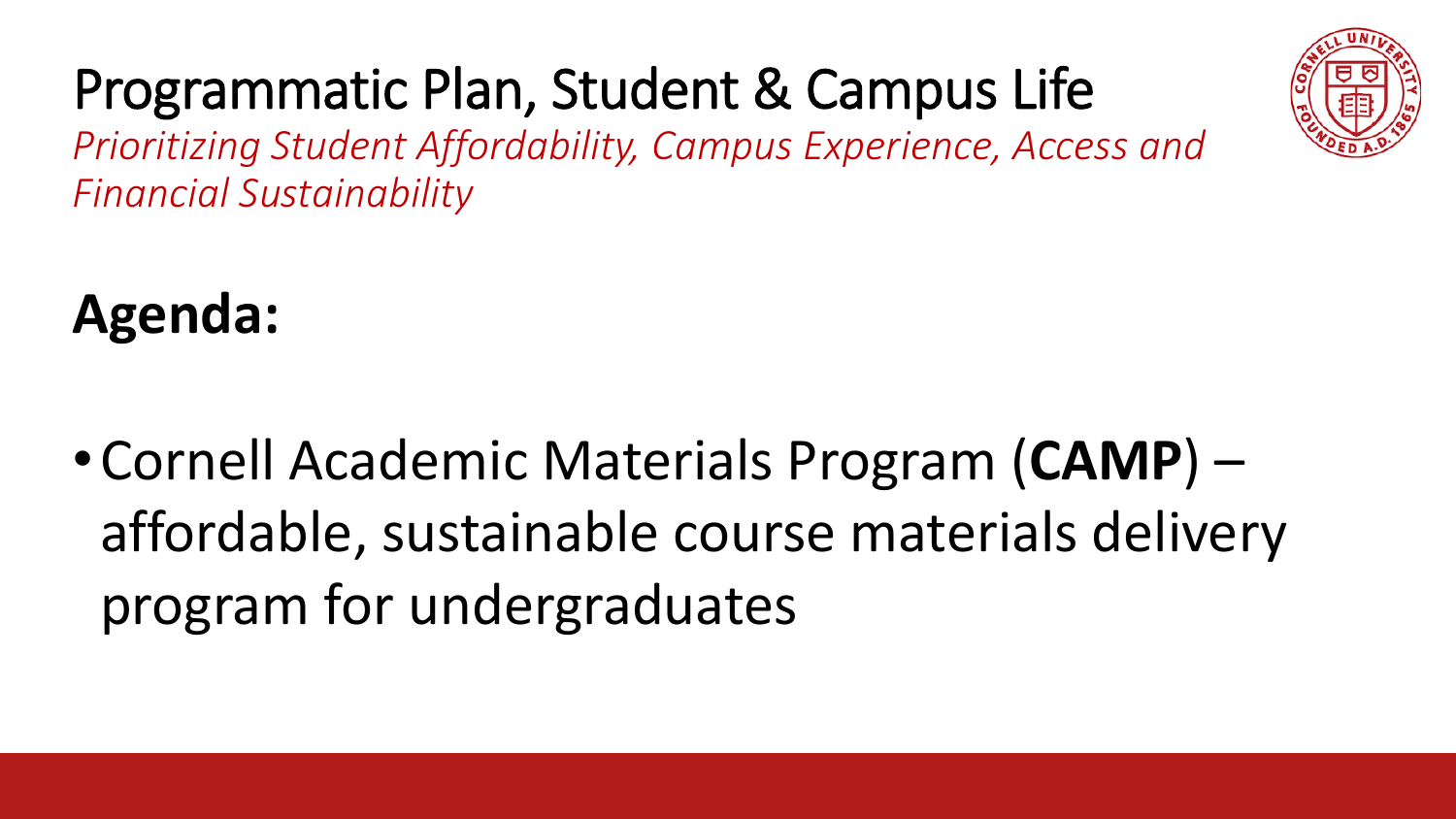



*Prioritizing Student Affordability, Campus Experience, Access and Financial Sustainability*

- •**Michael Ramsey**, Academic Materials Manager, SCL mer297@cornell.edu
- •**Patricia Loi**, ILR, Pre-Law 2022 pcl63@cornell.edu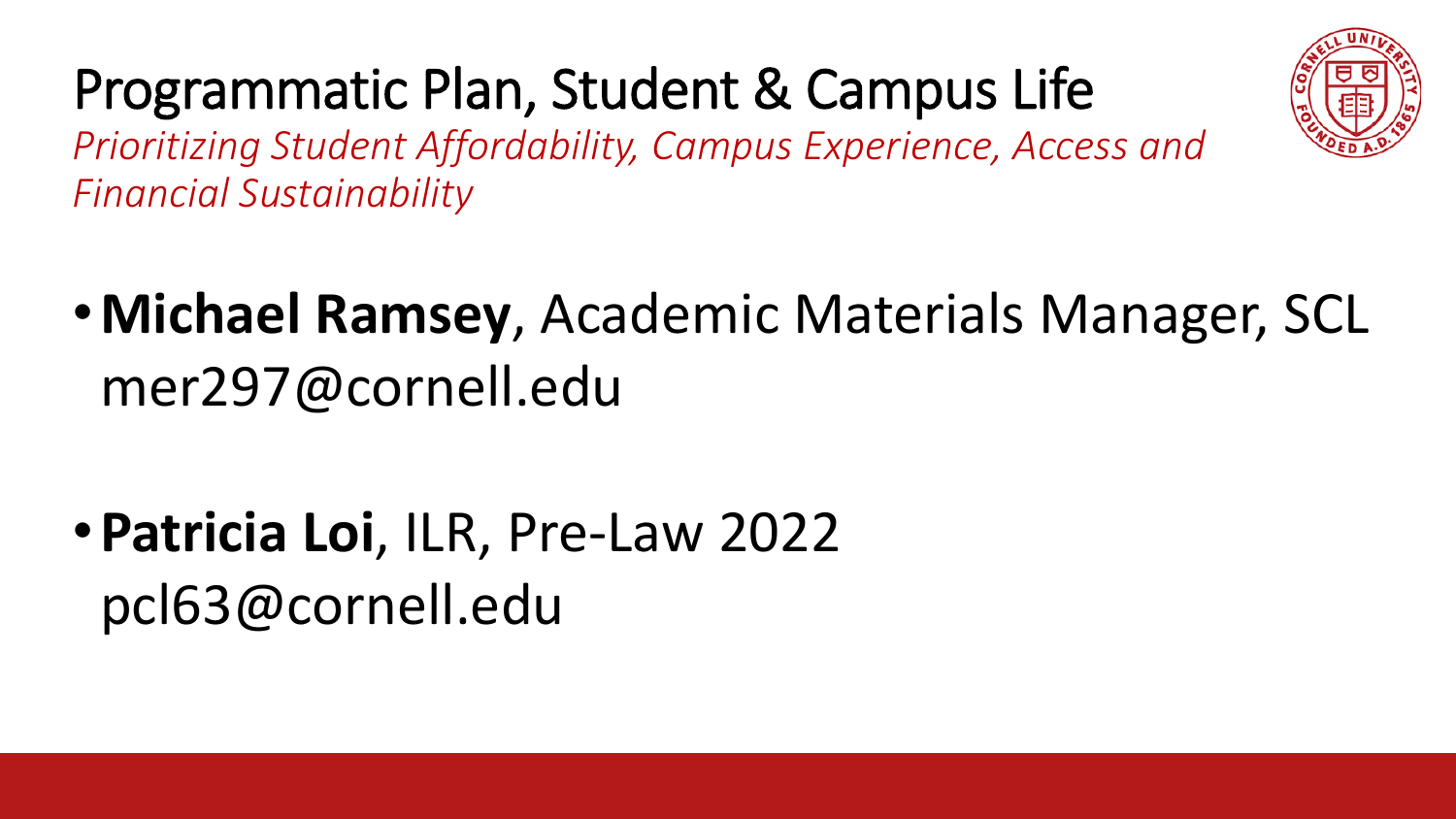## **The task at hand:**



- •Identify a more **sustainable**, **inclusive**, and **equitable** model for course materials delivery
- •Combat unpredictability of **course materials costs**  and **reduce financial barriers**
- •Improve course **preparedness**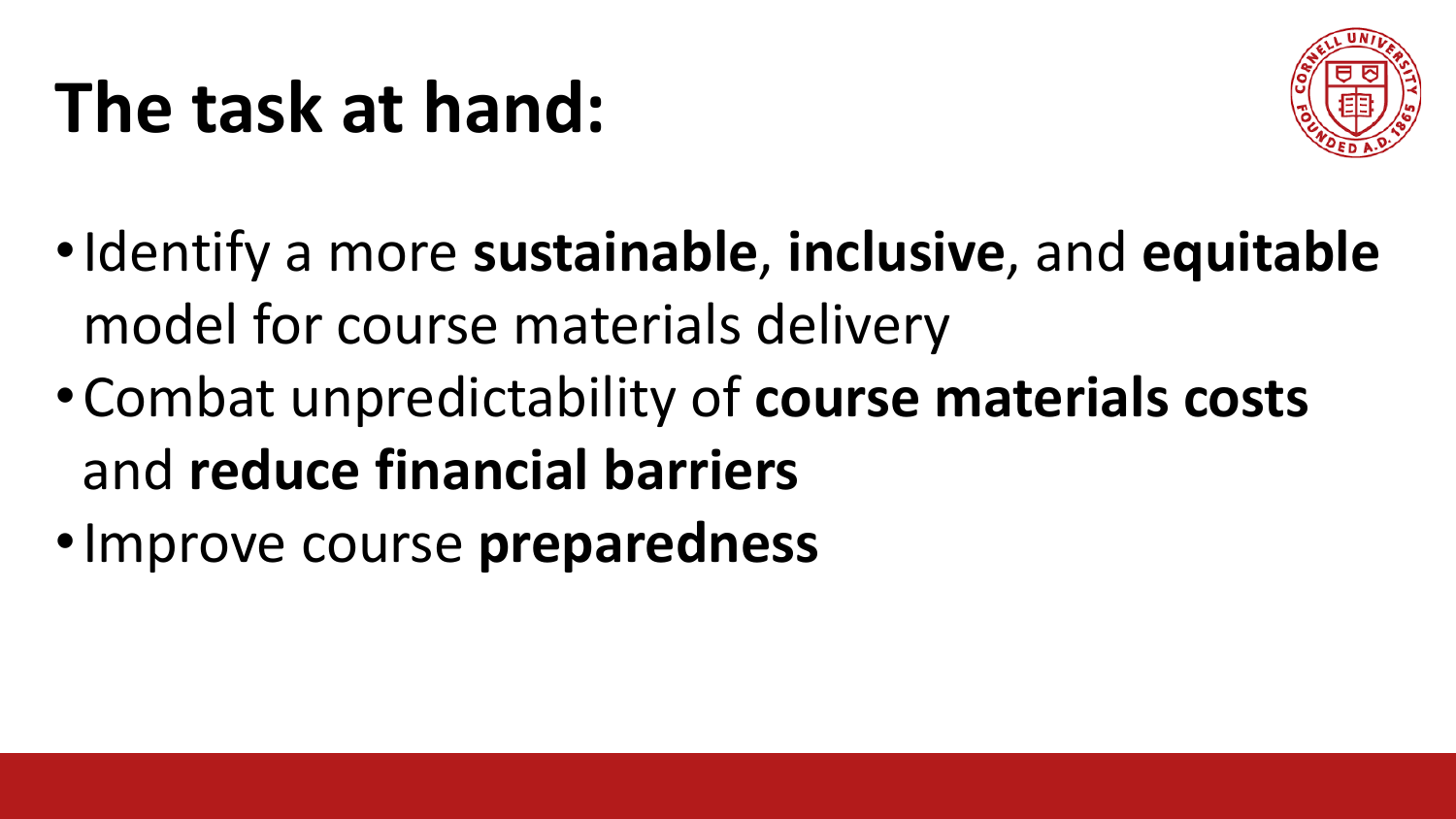## **Current Initiatives:**



- •University's Instant Access Program
- •Course Materials offered at The Cornell Store
- •Expansion of Library offerings
- •Reduction in highly expensive print textbooks
- •Transition of print books to ebooks
- •Expand available resources and assistance for course materials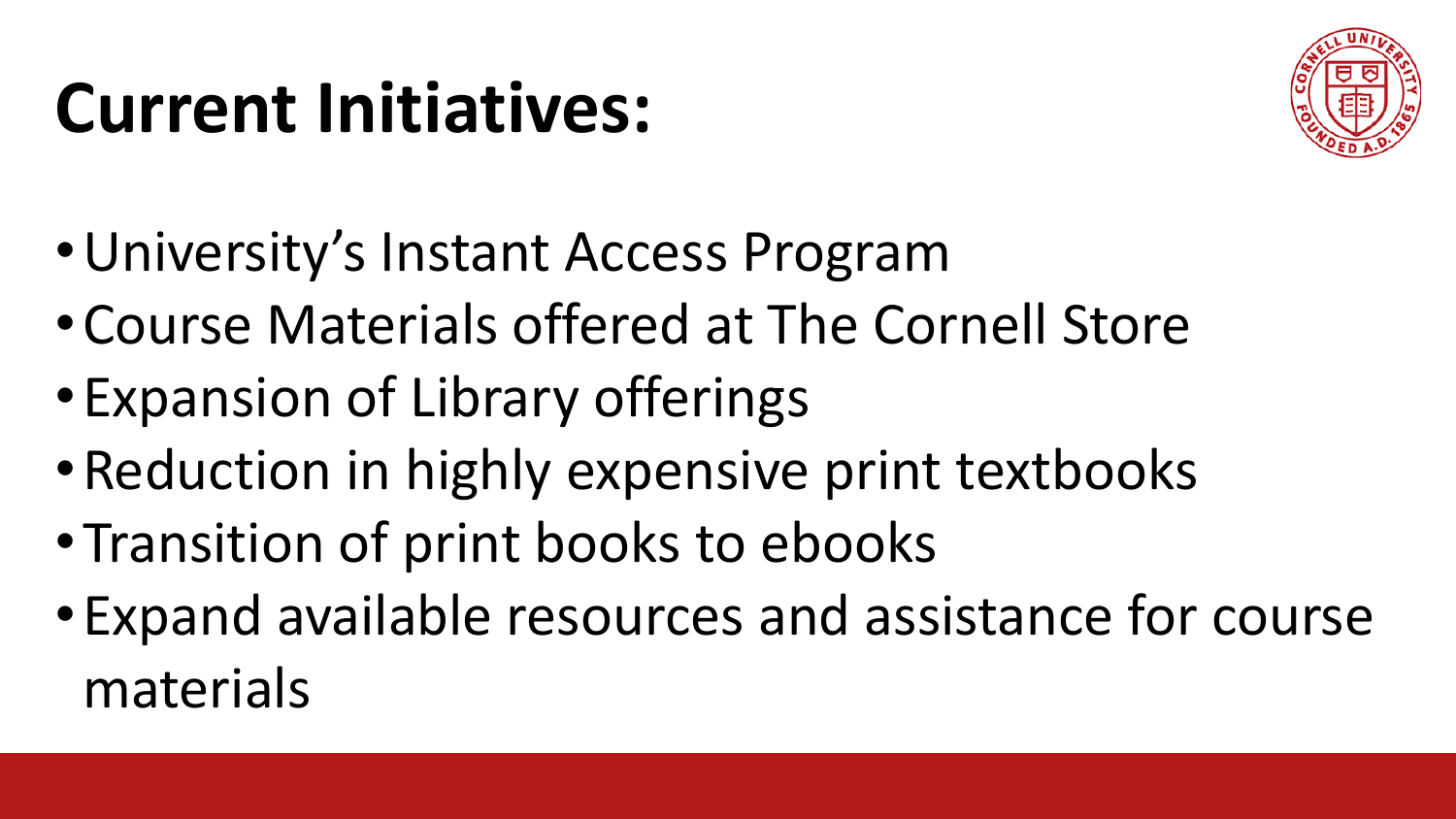

# **Current Initiatives; What we've learned:**

- •Critical need to pursue a location agnostic delivery.
- •Not a 100% solvable problem.
- •Rather than inaction, a call to action to adapt and learn how to best approach affordability and access.
- •Change and plan for conditions now and for the future.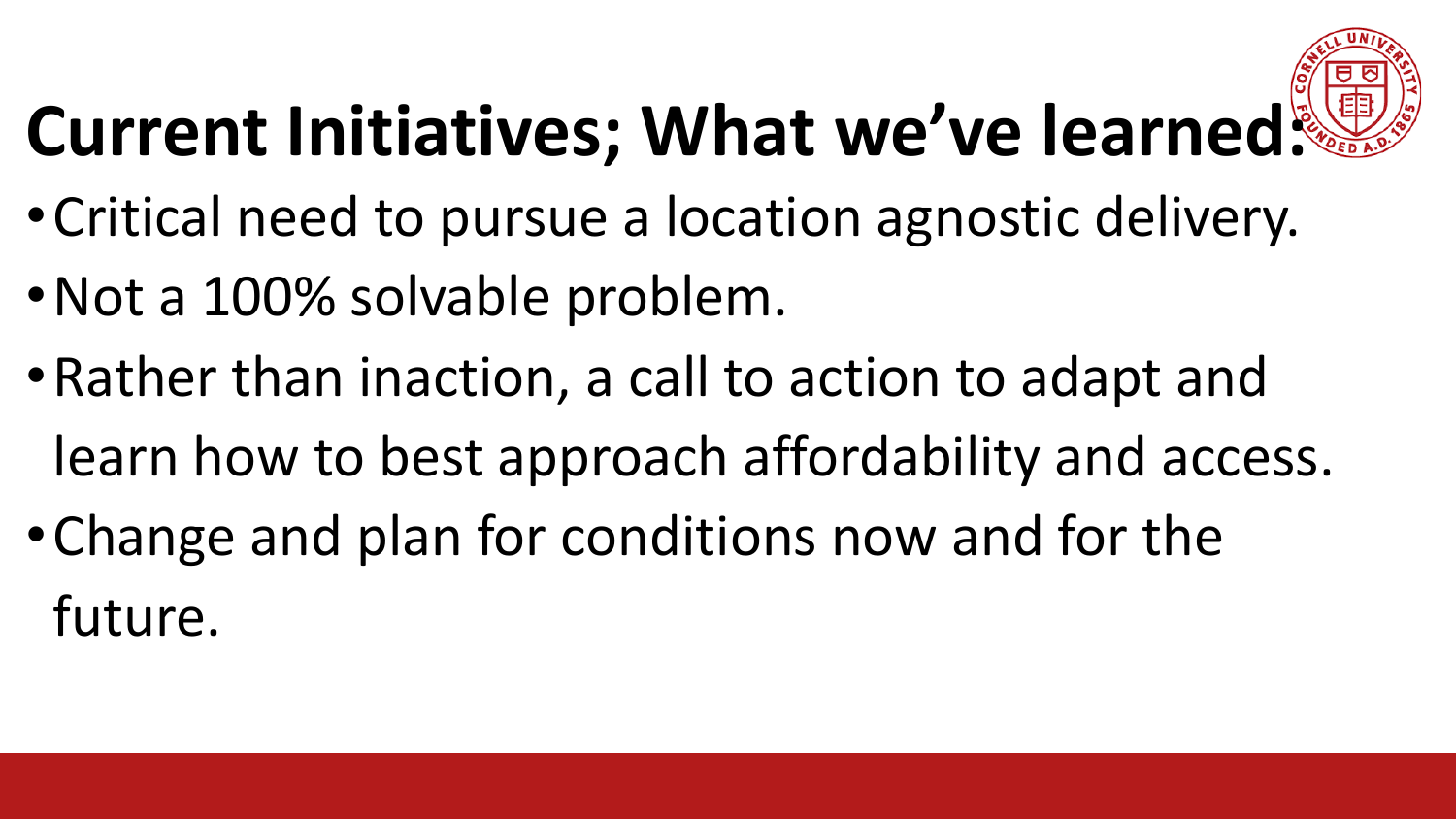

## **We are seeing three things:**

- 1. Students are using more digital options now than ever before.
- 2. Students are choosing the most affordable option, which trends dominantly digital.
- 3. Print course materials are becoming more and more unsustainable. Print books in general will never go away; but the cycle of course materials has to evolve.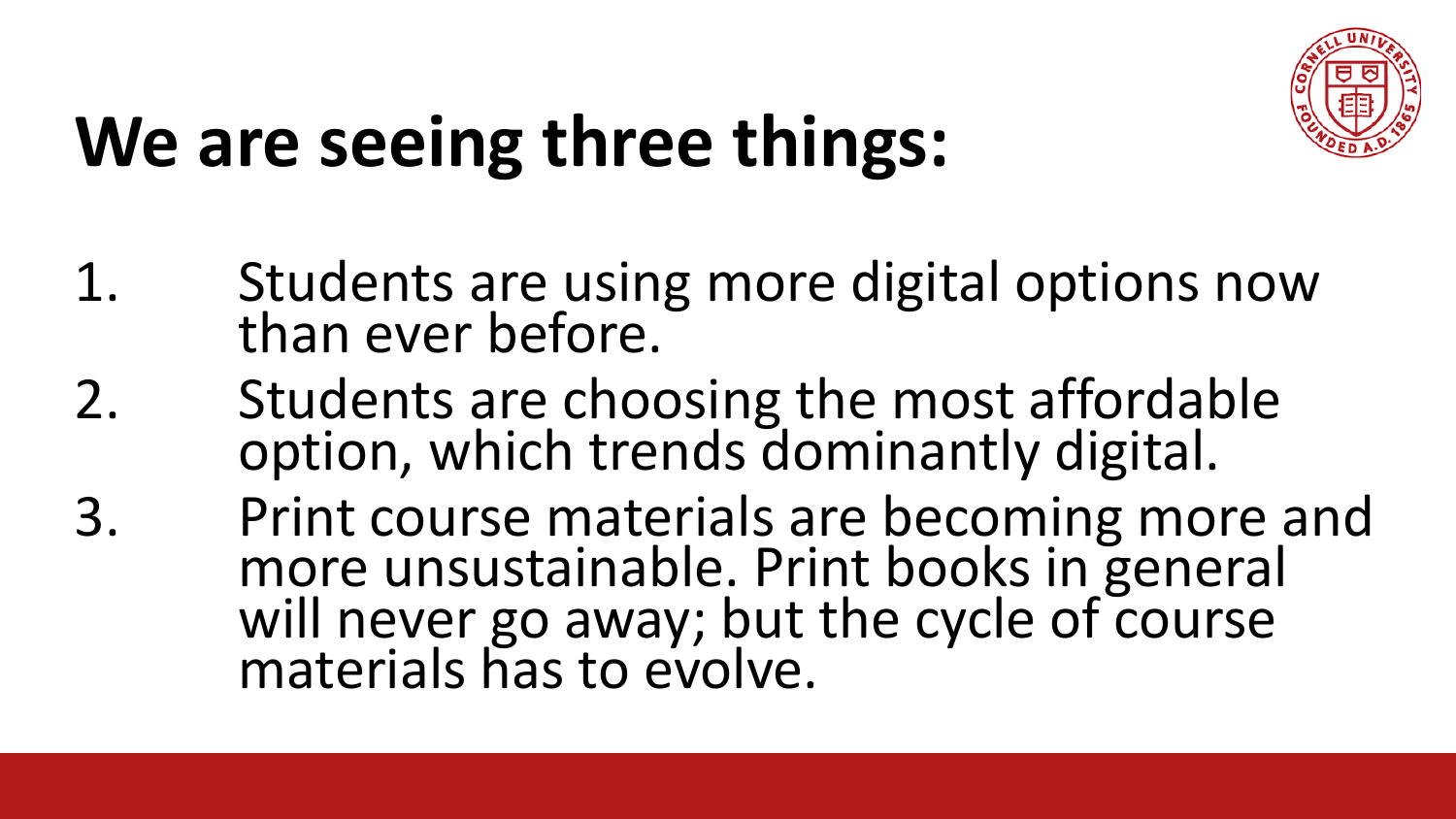

## **What digital brings to the college experience:**

- 1. Shift toward more technical literacy. However, savviness doesn't equate to literacy.
- 2. Higher rates of engagement with the course materials in Canvas courses.
- 3. Improvement in financial burden of high cost materials.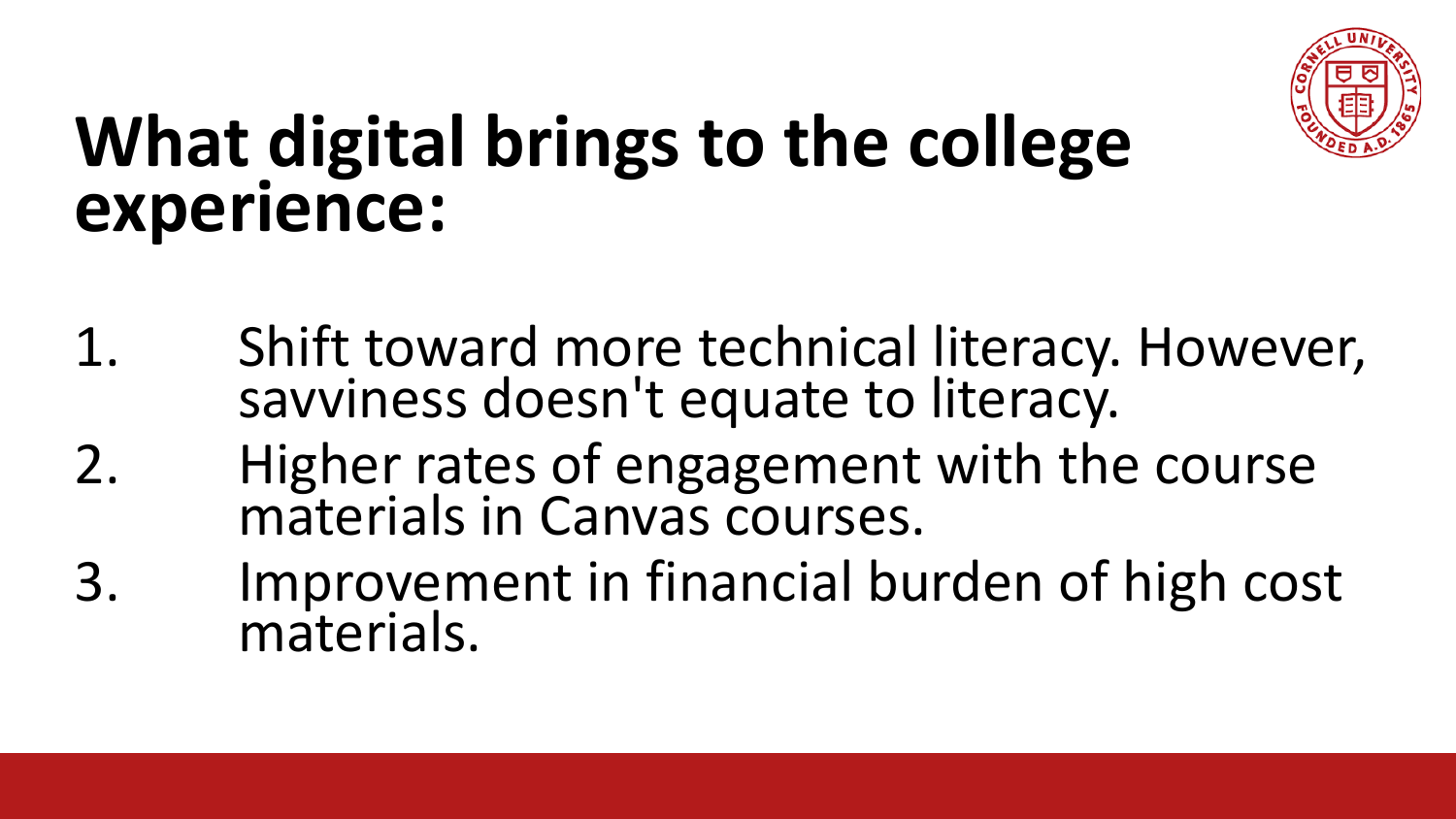

## **Current ecosystem evolution:**

### Beginning **Fall 2022:**

- •**All required course materials**, digital-first,
	- •for **all undergraduates**
		- •at the **same flat-rate**
			- •provided by **semester**, not annually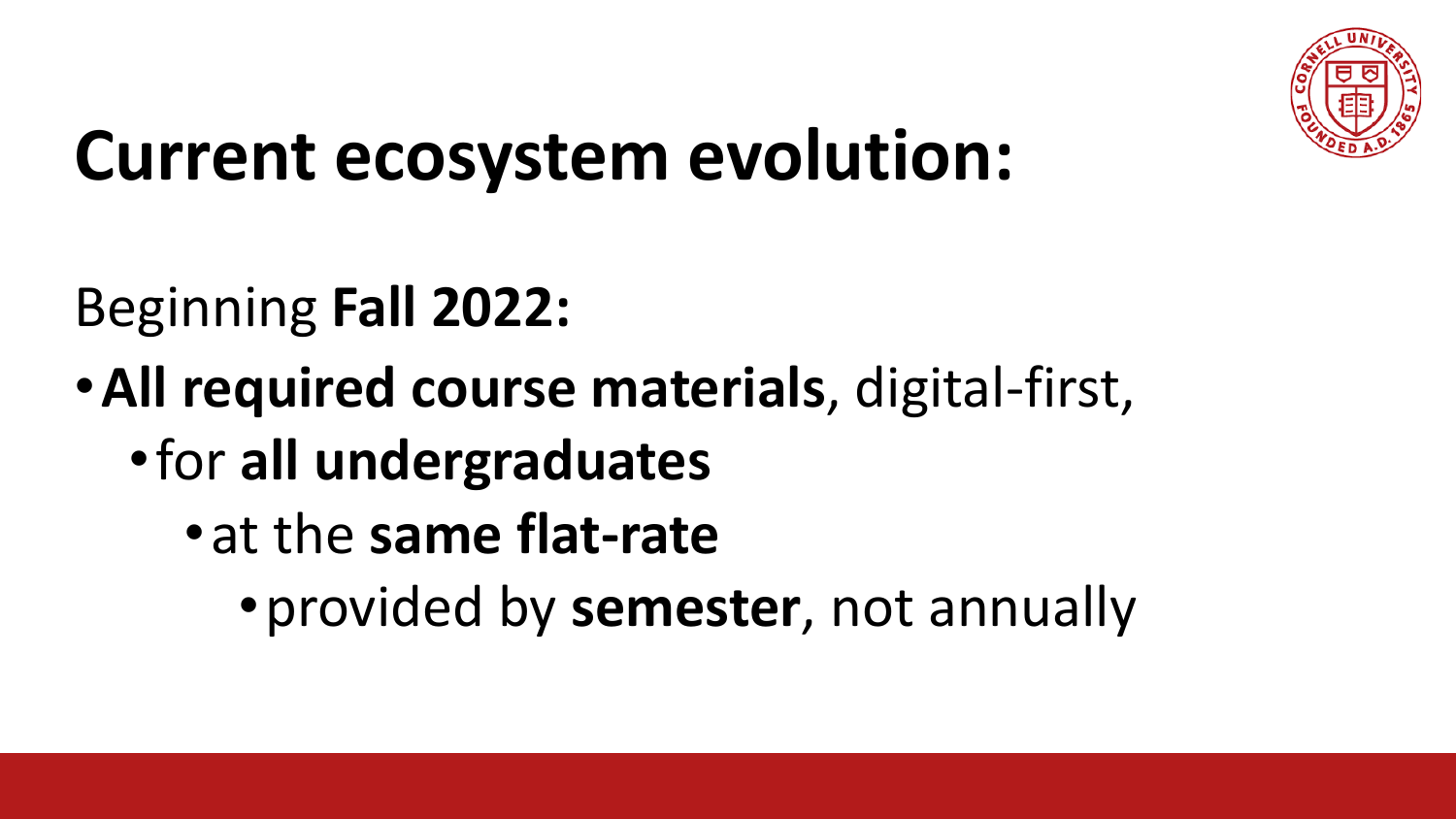

# **Sustainability:**

- •Digital-first approach. Print provided only when not available in digital formats.
- •Participation available to all undergrads.
- •Available by Day One in Canvas.
- •Program cost fully covered for students receiving financial aid.
- •Participation based at the semester level.
- •Process to decline participation, e.g. Opt-Out.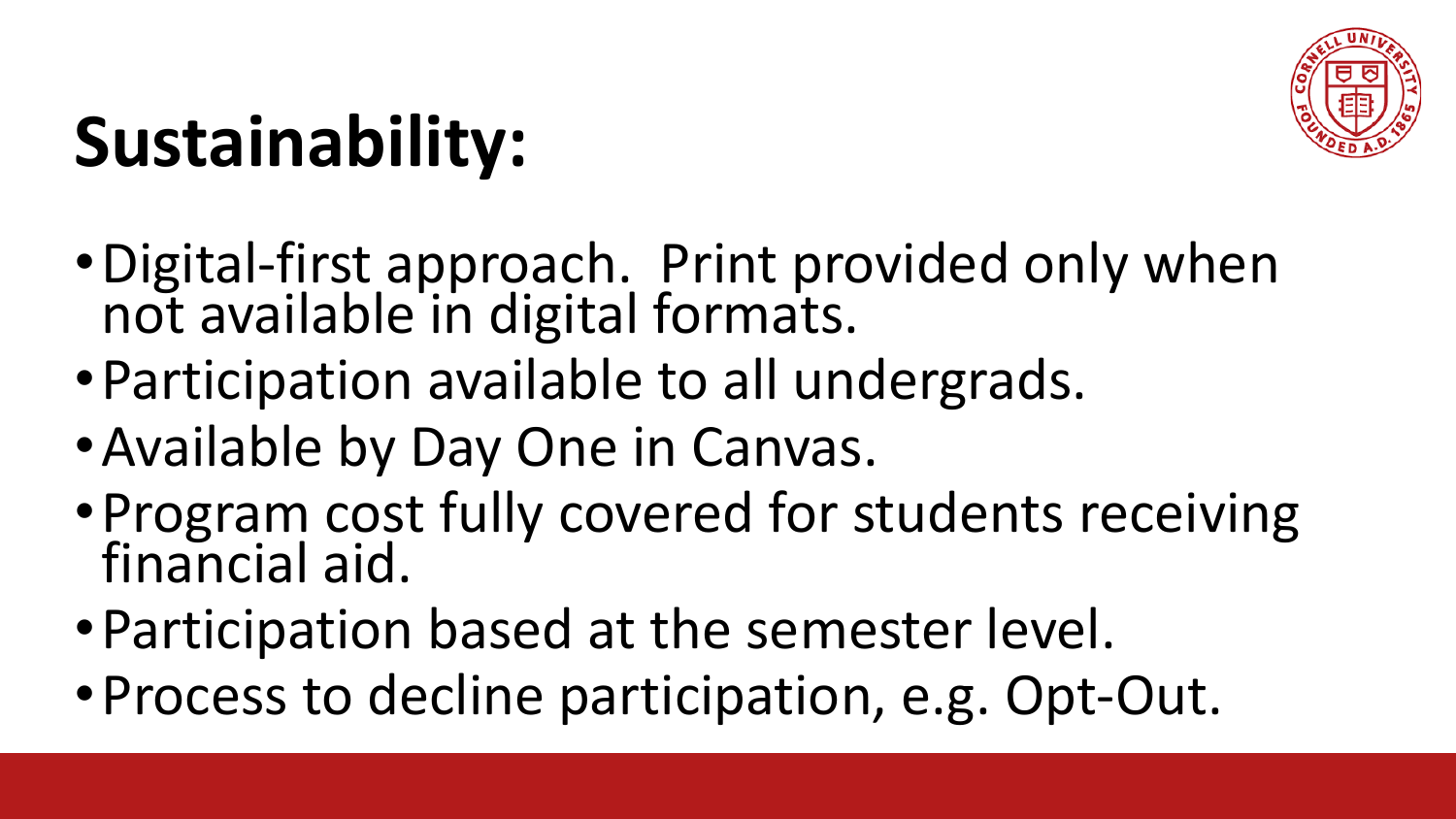

# **Affordability & Inclusion:**

- •Stabilizes semester start experience through:
	- •Predictable, lower cost
	- •Predictable distribution; all UGs, Day One
		- •Lower program cost allows for FA **rebalance**, **not reduction**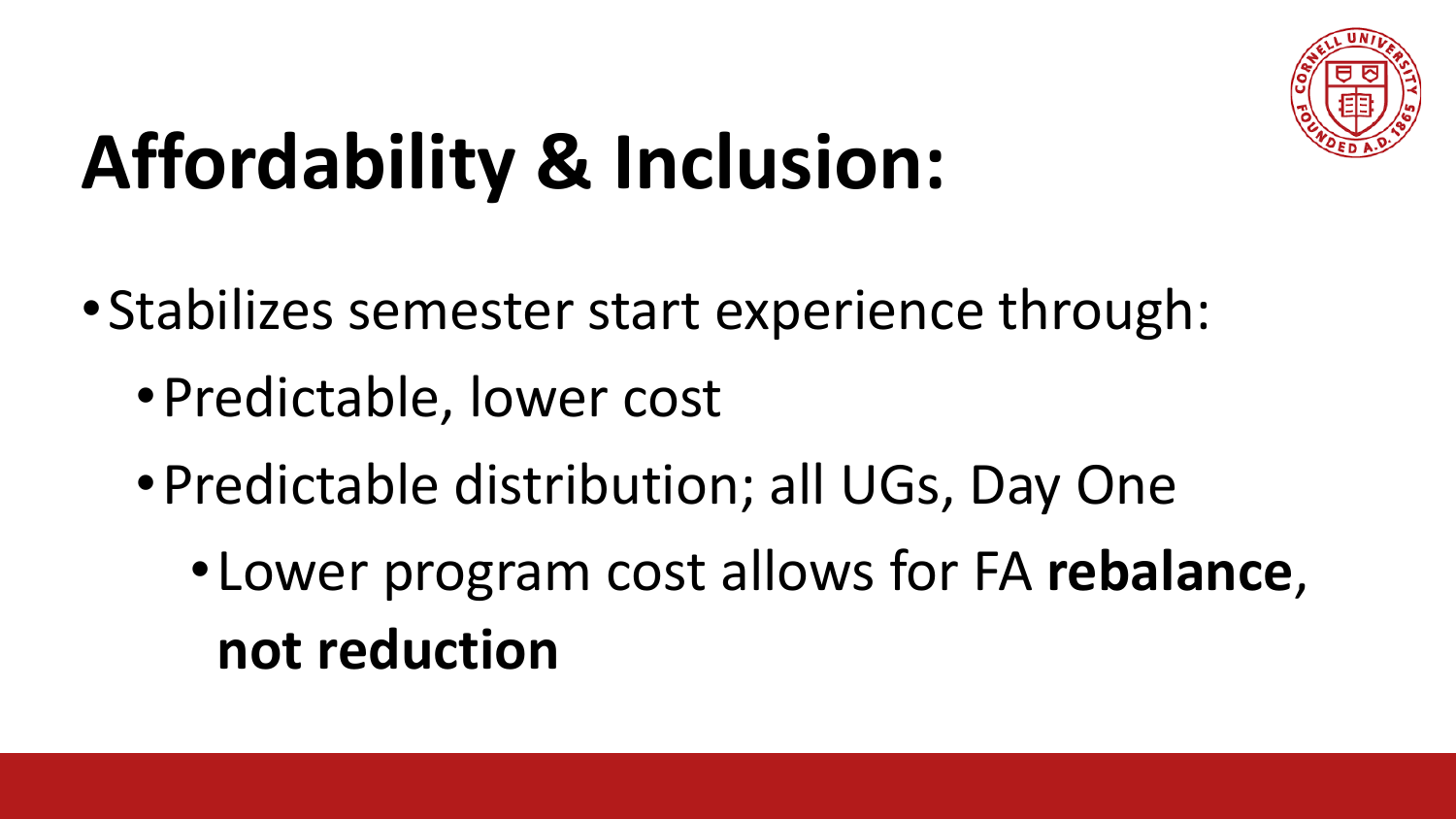# **Accessibility:**

- Canvas-centric; universal application across disciplines.
- Continuous accessibility audit of content & platform.
- •Web compliance standards and student data security.
- •Universal design approach.
- •Alternate formats and existing process for accommodation.
- Expansion to technology resources.